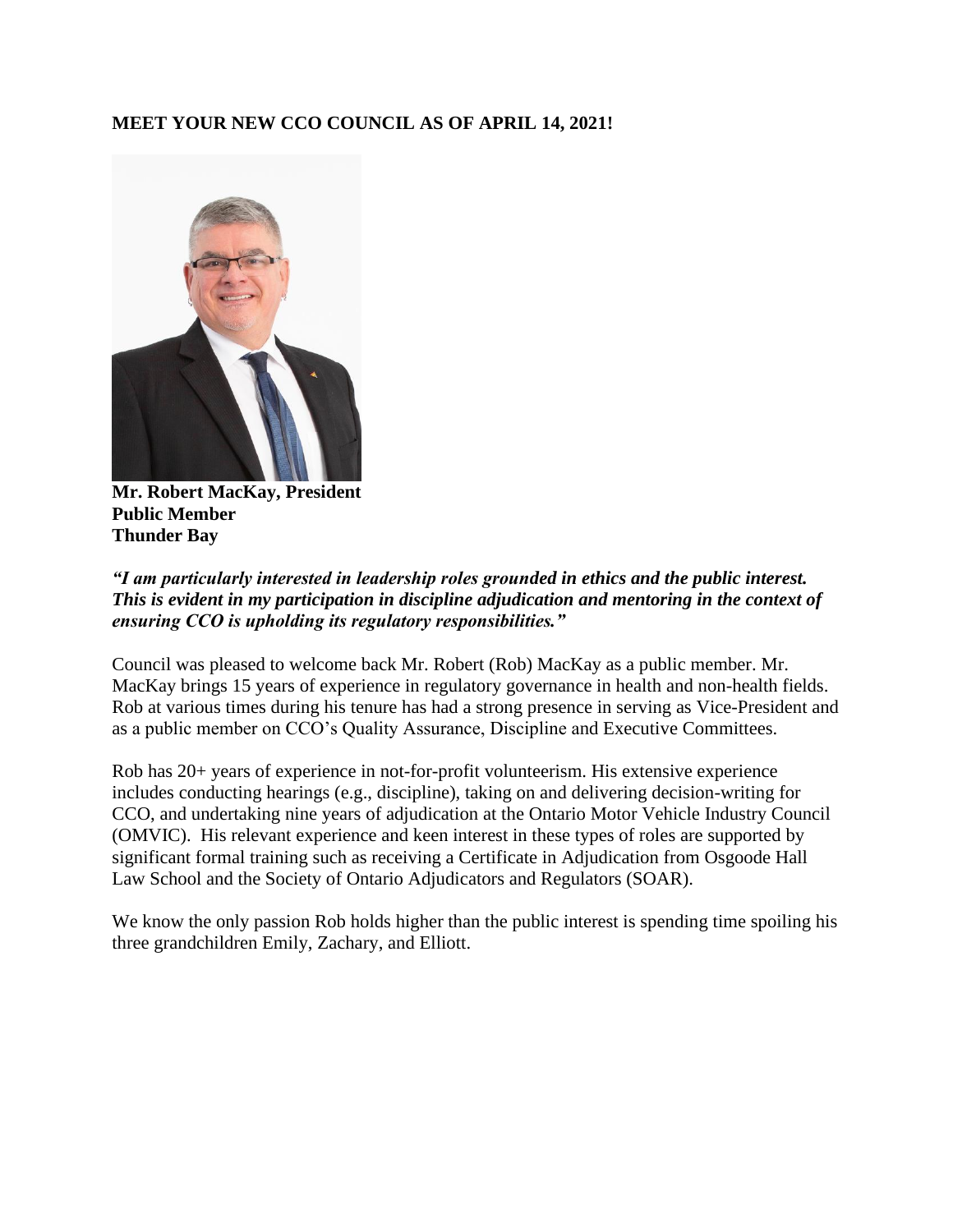

**Dr. Dennis Mizel, Vice President Elected Member District 5: Central West**

### *"I have a deeply-rooted passion in helping to uphold the public interest in Ontario and in assuring the public that they can get the best chiropractic care possible."*

Congratulations to Dr. Dennis Mizel on his re-election to Council. Dennis served as President for four years and Vice President for four years over his 12 years on Council. He has been a member of the Executive Committee for 10 years. Dennis brings 44 years of chiropractic practice and his institutional knowledge providing the CCO with a powerful resource. We are grateful for his grounded perspective on the diversity of practice approaches of the profession and the CCO's role in protecting the public interest.

Dennis has also served in various roles for the Ontario Chiropractic Association (advocacy), the Federation of Canadian Chiropractic (regulatory), the Canadian Chiropractic Examining Board (examination), and the Council on Chiropractic Education Canada (accreditation).

Dennis served as a CCO peer assessor from 2001 – 2015. "It was exciting and very satisfying to be involved in the peer assessment program through visiting 147 colleagues in District 5 and helping them identify areas where they excelled or needed improvement." He particularly enjoys the opportunity to work collaboratively with others in ensuring the public receives competent and ethical chiropractic care. To sharpen his skills, Dennis is committed to regular participation in continuing education opportunities.

Dennis and his wife, Maxine, have become huge fans of travelling. When he is not practising chiropractic at his clinic in St. Catharines, they enjoy educational trips that include diverse destinations, which they hope to pursue once this pandemic ends.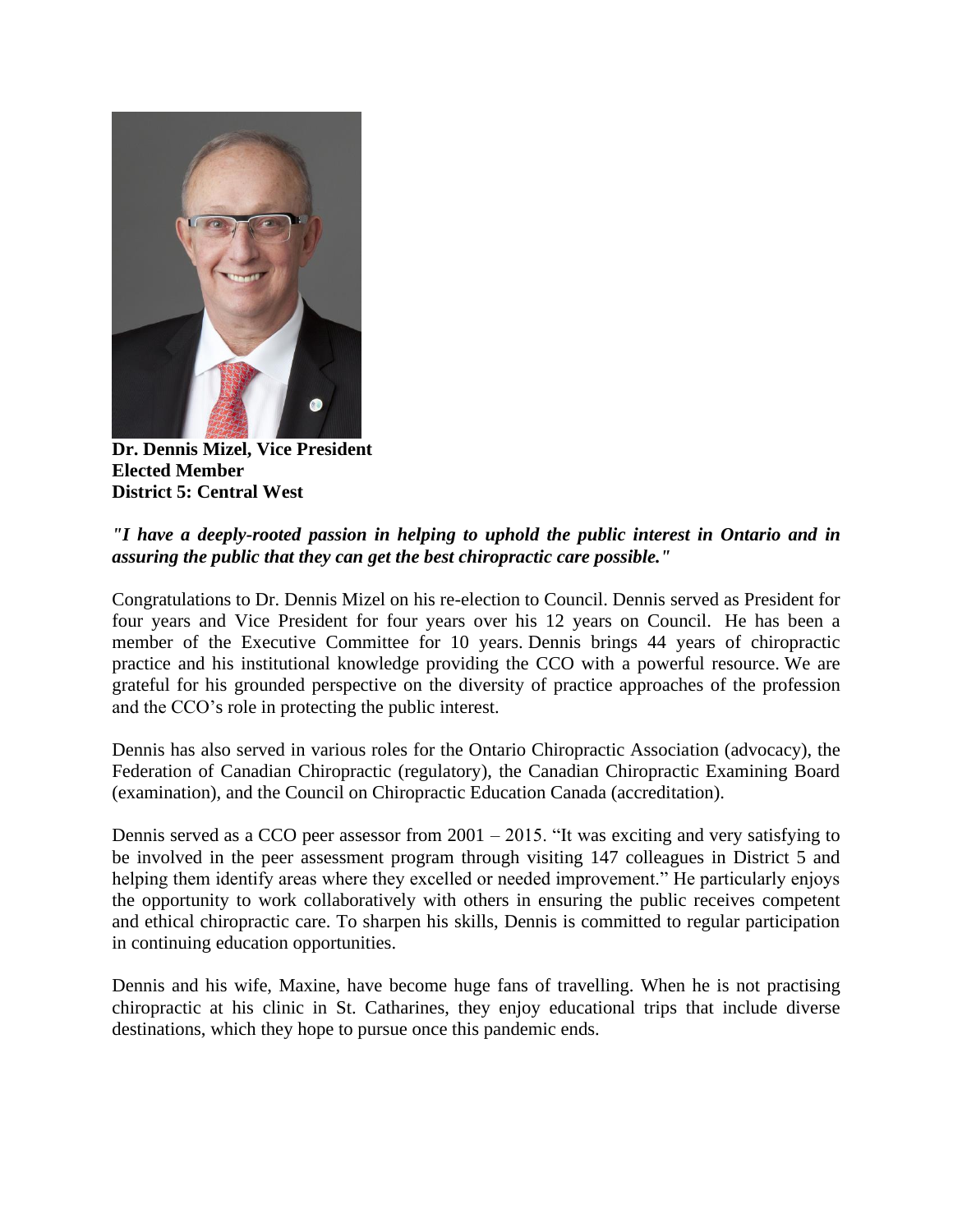

**Ms Robyn Gravelle, Treasurer Public Member Burlington**

# *"The role of a public member is to protect the public interest and, with my background in public service, this aligns with my passion for serving and protecting the public."*

Ms Robyn Gravelle is a public member on CCO Council and was first welcomed by members and staff at CCO's 2019 Annual General Meeting. Robyn recalls being struck by the inclusive, open, and professional team and, overall, its dedication to protecting the public interest. Robyn has a solid health law and policy background and brings that expertise to all discussions.

In addition to serving on Council, Robyn has also served on various CCO committees: Discipline, Fitness to Practise, Quality Assurance, and the Executive.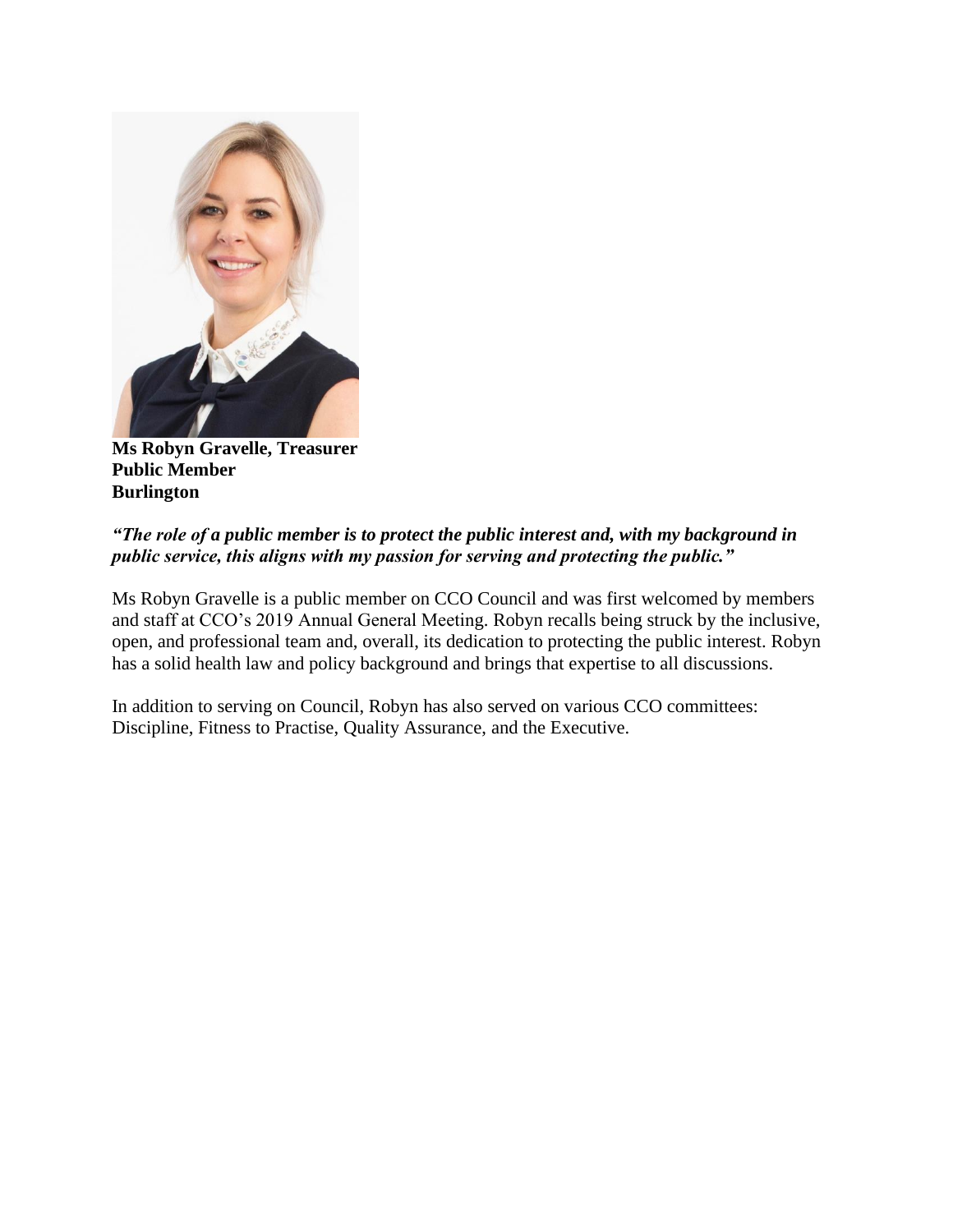

**Ms Anuli Ausbeth-Ajagu Public Member Mississauga**

#### *"As an expert communicator and inspirational leader, I understand the value of human resource, collaboration, and community service. I hope to bring these skills to CCO Council."*

Ms Anuli Ausbeth-Ajagu recently commenced her public appointment with CCO. She brings a range of relevant experience, including a master's degree in mass communication from Enugu State University of Science and Technology in Nigeria, extensive volunteer work, including founding a non-profit-organization, and the founding of a mentor network. She also holds professional Human Resource Management designations, including CHRP, and CHRL, and is a member of the Human Resource Professional Association Ontario. A Canadian Public College instructor, she is adept at organizing global conferences, leveraging technology to add value.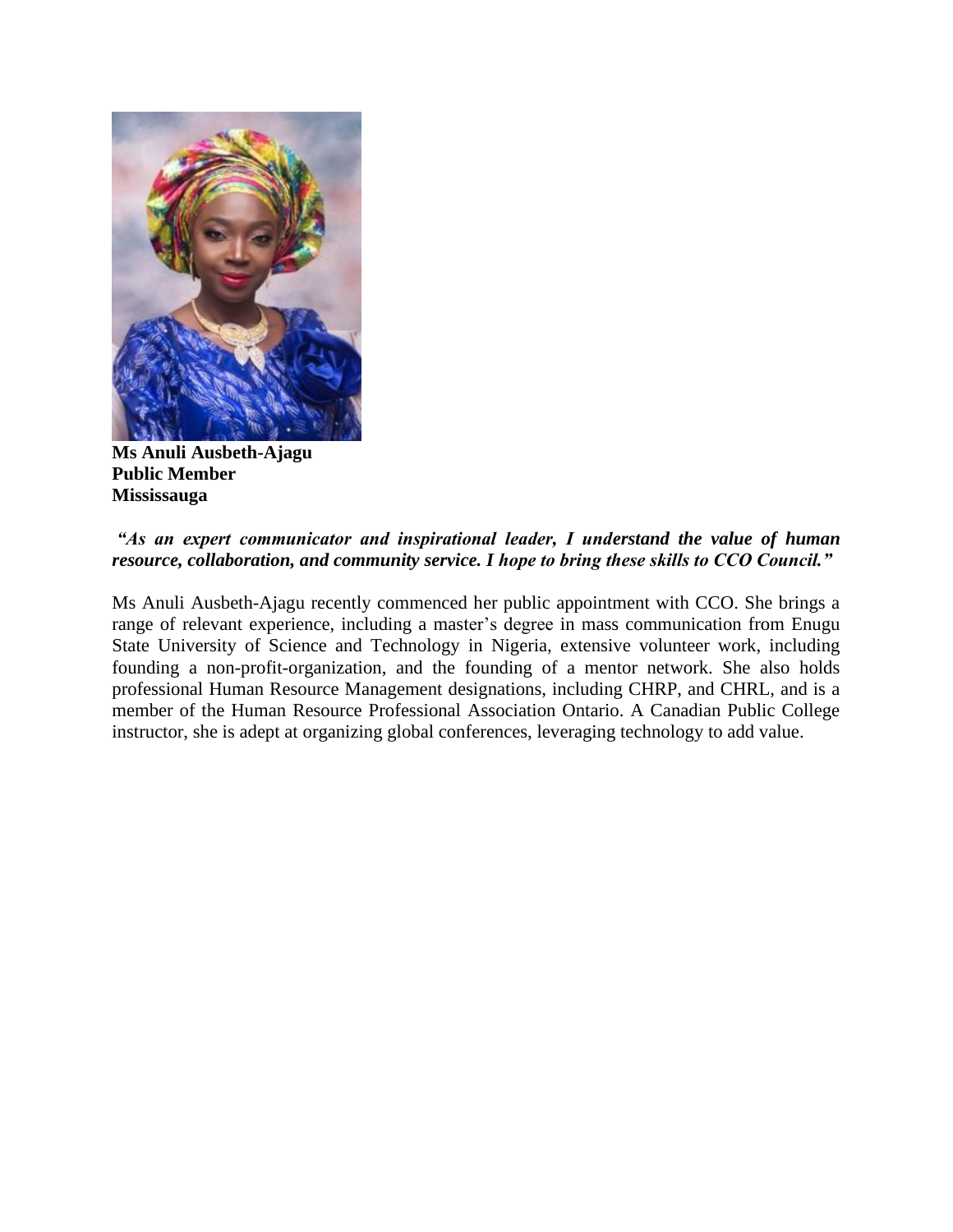

**Mr. Markus de Domenico Public Member Toronto**

#### *"[I have] chaired meetings, deliberated issues and moderated discussions, and helped to address policy issues. I'm looking forward to contributing to CCO Council and its public interest mandate."*

Council is pleased to welcome Mr. Markus de Domenico to Council.

In October 2018, Markus was elected as a Trustee for the Toronto Catholic District School Board and thereby represented 40,000+ ratepayers, including approximately 10,000 students in 13 schools. Earlier in his career, Markus was a professional recording artist across North America.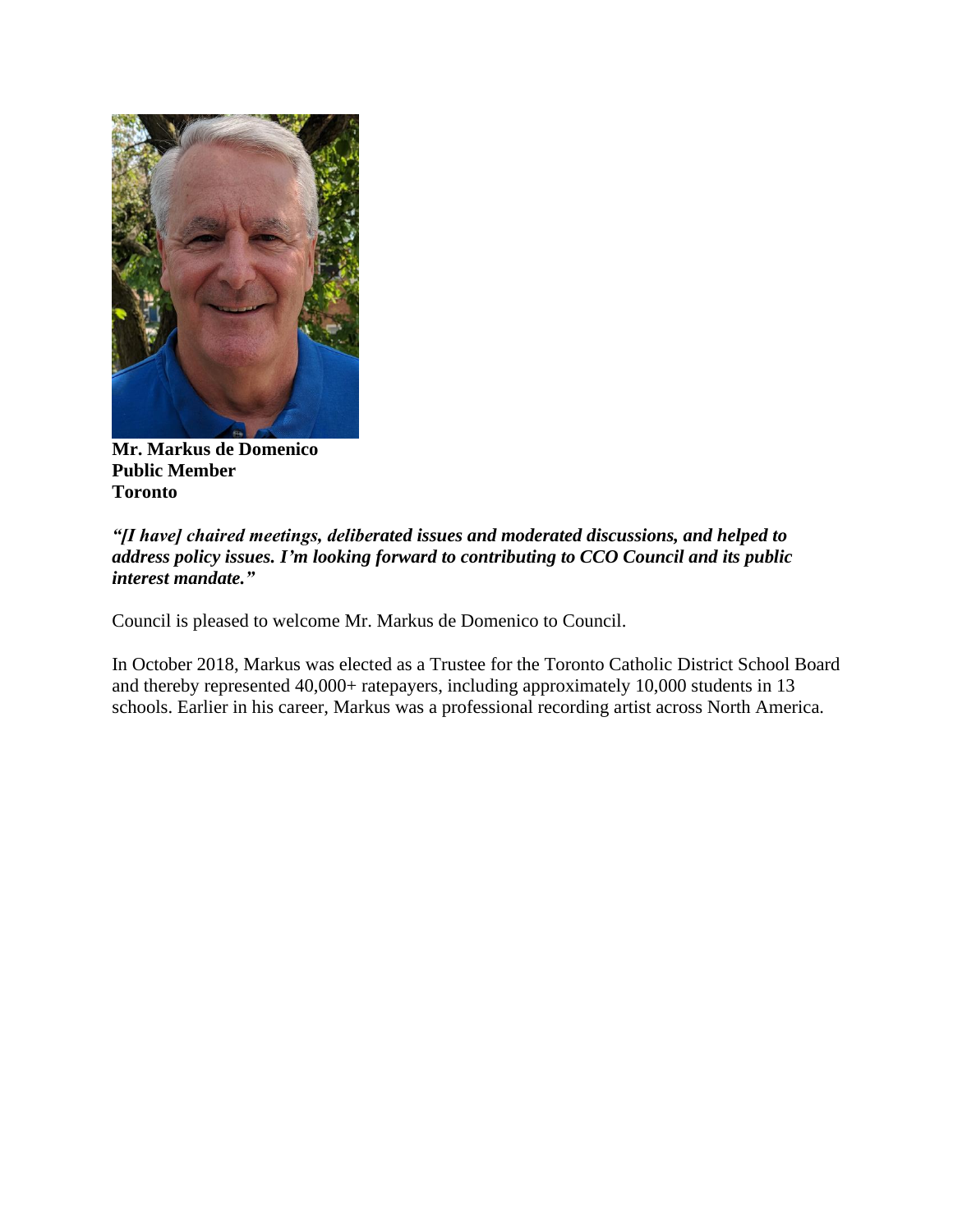

**Mr. Gagandeep Dhanda Public Member Mississauga**

### **"[***I] co-founded a not-for-profit organization as a way to engage youth and young adults. I am committed to engaging stakeholders from all demographics in Ontario."*

CCO Council welcomes back Mr. Gagandeep Dhanda, a public member residing in Mississauga.

Gagandeep has worked at Rogers Communications for numerous years and is currently responsible for several initiatives in enhancing customer satisfaction and developing short- and long-term strategic plans. As a volunteer in the community, Gagandeep organizes various activities (such as tournaments) and creates unique sponsorship packages.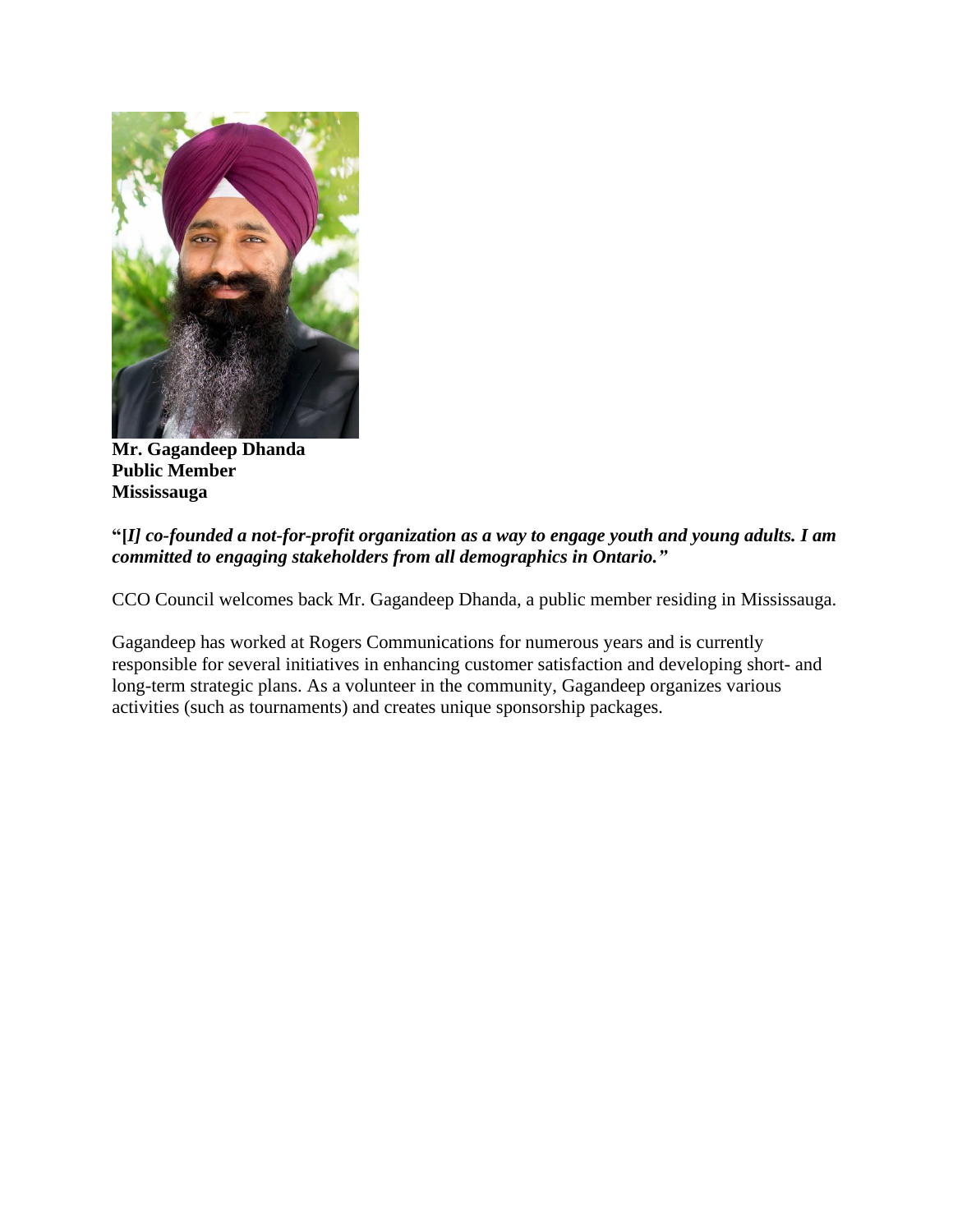

**Dr. Jarrod Goldin Elected Member District 7 (Academic)**

#### *"As long as the patient's best interest is at the core of the conversation, I am open to conversation. I support CCO's mandate to protect patients and know my academic experience will help inform CCO's policy discussions."*

Dr. Jarrod Goldin has been in private practice and a Clinician/Assistant Professor with the Canadian Memorial Chiropractic College (CMCC) for 25 years.

Jarrod is proud of what has been afforded the profession over the last 25 years. He is "ready to make a greater contribution" in ensuring that the public is kept safe and continues to receive effective and ethical chiropractic care.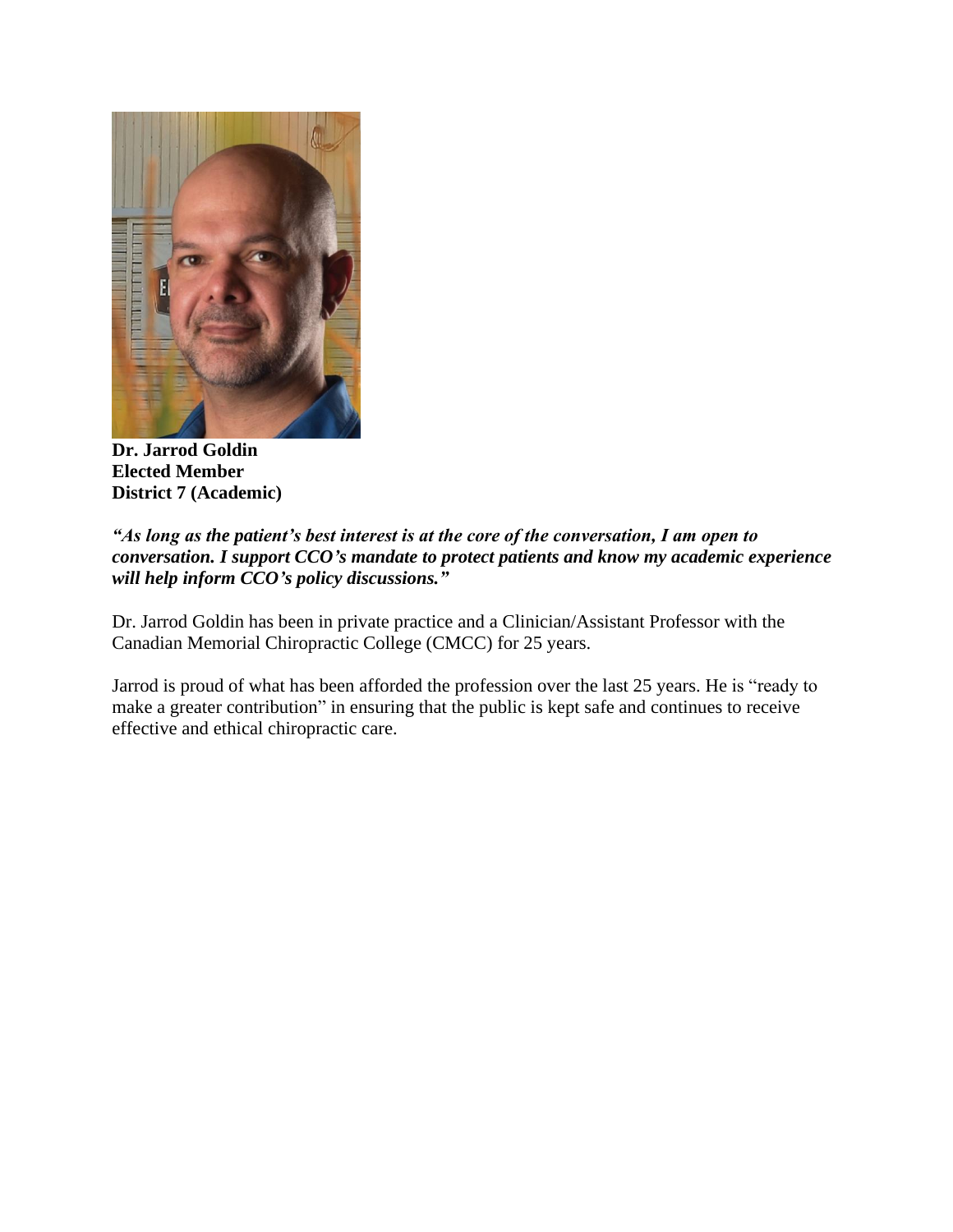

**Dr. Colin Goudreau Elected Member District 6 (Western)**

# *"I believe that every Ontarian deserves the right to access ethical and competent chiropractic care, and I will strive to put the public interest first."*

Dr. Colin Goudreau is the District 6 professional member on Council (2020 – 2023). Prior to this, he has served as a non-Council committee member on both CCO's Discipline Committee  $(2017 – 2019)$  and Advertising Committee  $(2017)$ .

Since 2013, Dr. Goudreau has maintained a solo practice in Chatham along with a Registered Massage Therapist.

Dr. Goudreau also strives to be a model of health. He is an avid runner and sports enthusiast who has completed 10 marathons – including the 2014 Boston Marathon – and believes that, as a health care provider, championing healthy habits is important. Looking ahead, Dr. Goudreau hopes one day to see one or more Toronto Maple Leafs championships.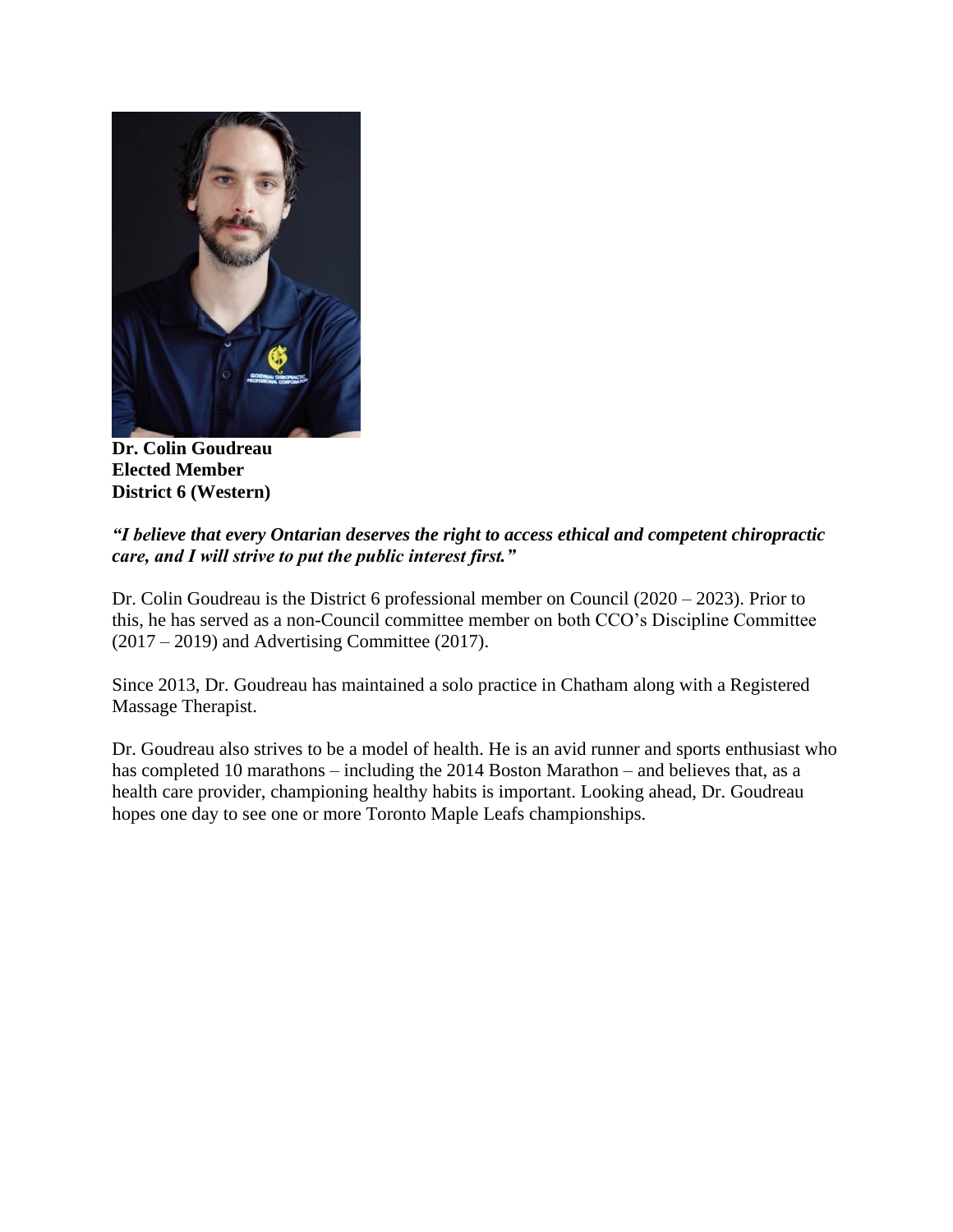

**Dr. Sarah Green Elected Member District 5 (Central West)**

# *"I will continue to serve the public interest in my role as a Council member by focusing on important values to the public, CCO, and me: integrity, respect, transparency and collaboration."*

Council is pleased to have Dr. Sarah Green, an Elmira-based chiropractor who practises locally alongside her husband (also a chiropractor). They have a family-based practice where they work with people of all ages, especially enjoying opportunities to work with children and pregnant women.

Dr. Green graduated from the Canadian Memorial Chiropractic College in 2014.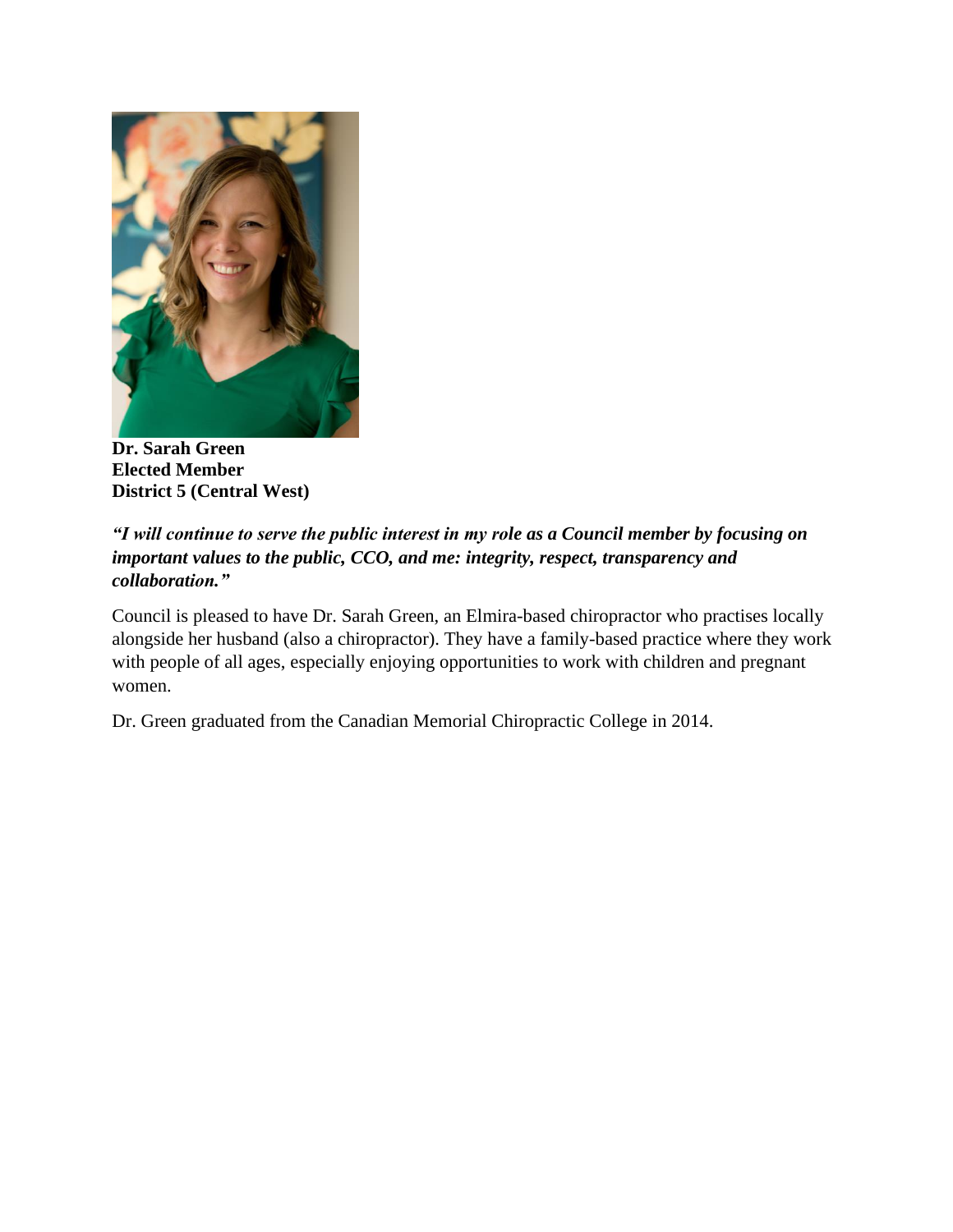

**Dr. Kyle Grice Elected Member District 4 (Toronto)**

#### *"For 24+ years, I have been committed to providing the highest level of chiropractic care to my patients. I bring an experienced practitioner perspective to CCO's role and mandate."*

Dr. Kyle Grice is one of four chiropractors in his family. Growing up with a father who established a chiropractic practice 62 years ago in the west end of Toronto and having a sister who is a chiropractor have been a privilege.

When Dr. Grice had the opportunity to lecture on topics such as the development of the locomotor system at the Canadian Memorial Chiropractic College earlier in his career, he thoroughly enjoyed it. He continues to be passionate about learning all he can about the spine, human movement, and posture, and how these relate to the overall health of his patients.

Dr. Grice looks forward to serving on Council and helping to ensure that the public has access to safe, effective, and ethical chiropractic care.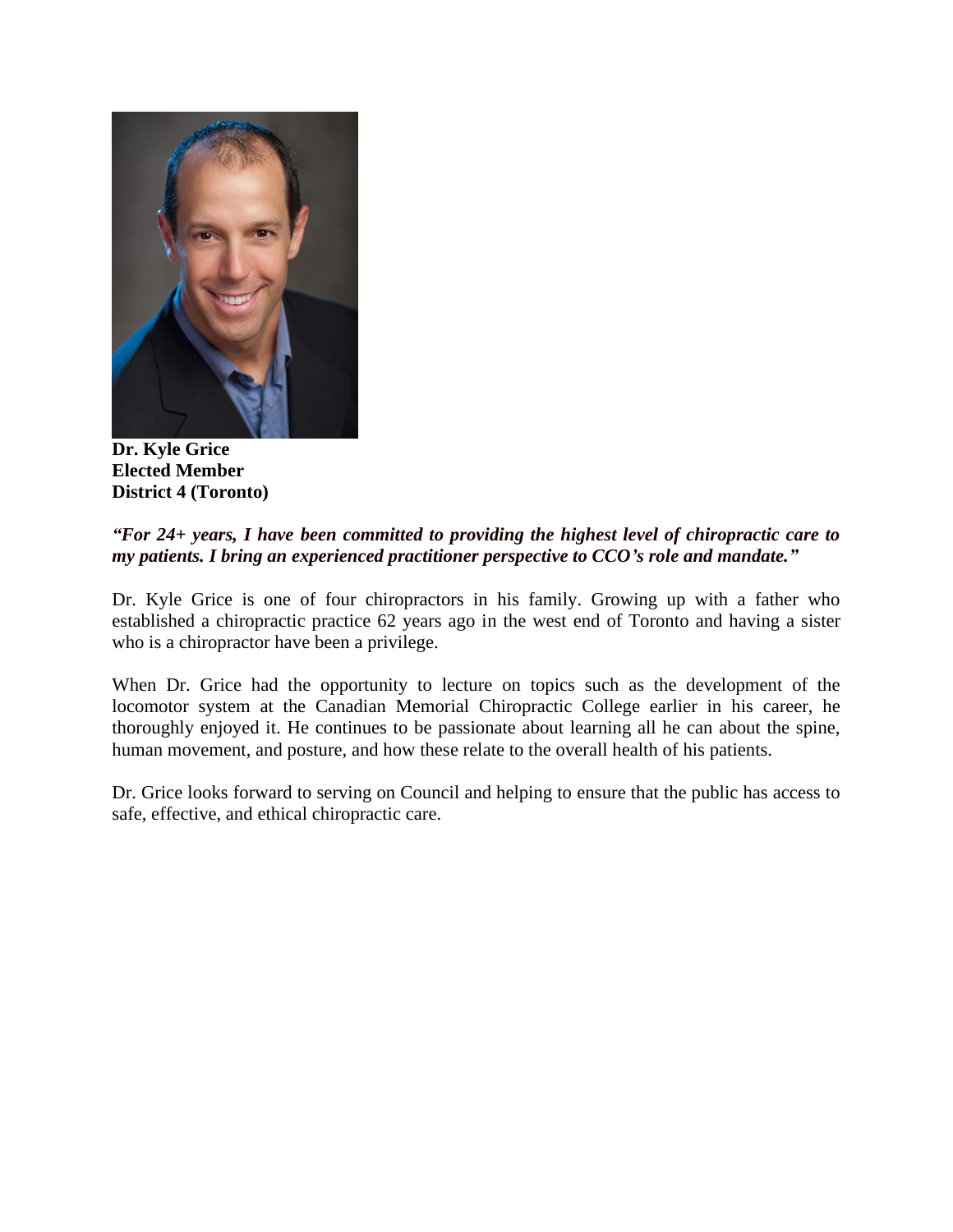

**Dr. Paul Groulx Elected Member District 2 (Eastern)**

# *"I remain committed to ensuring the public's right to safe, effective and ethical chiropractic care."*

In full-time chiropractic practice for 17 years in Ottawa, Dr. Paul Groulx also had a prior career as a paramedic in the Greater Toronto Area and obtained an undergraduate degree in nursing at the University of Ottawa.

Paul particularly appreciates is the science of health care as well as the art of combining established research, emerging science, clinical experience, and [the] patient's values. In his spare time, Paul flies small planes.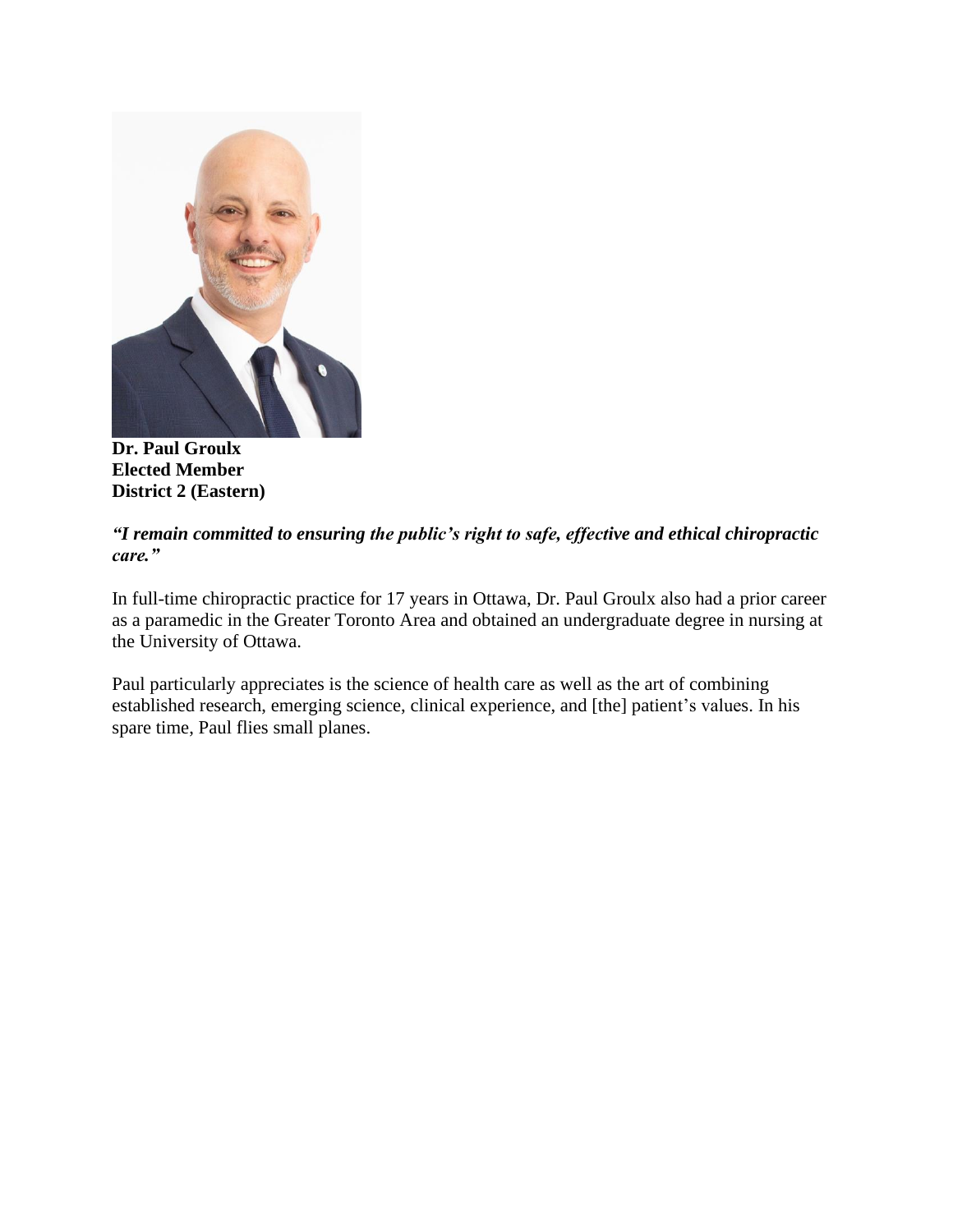

**Dr. Steven Lester Elected Member District 3 (Central East)**

# *"[On Council] …I will continue to contribute to the regulation of chiropractic in the public interest… and to ensuring public safety."*

Based in Pickering (District 3), Dr. Steven Lester has been a chiropractor since 2009.

Steven enjoys working with like-minded stakeholders, including his passion for representing the profession. He expects that his ability to keep patient safety at the forefront of everything he does (including supporting his patients' overall health needs) is important and relevant in the context of serving the public interest.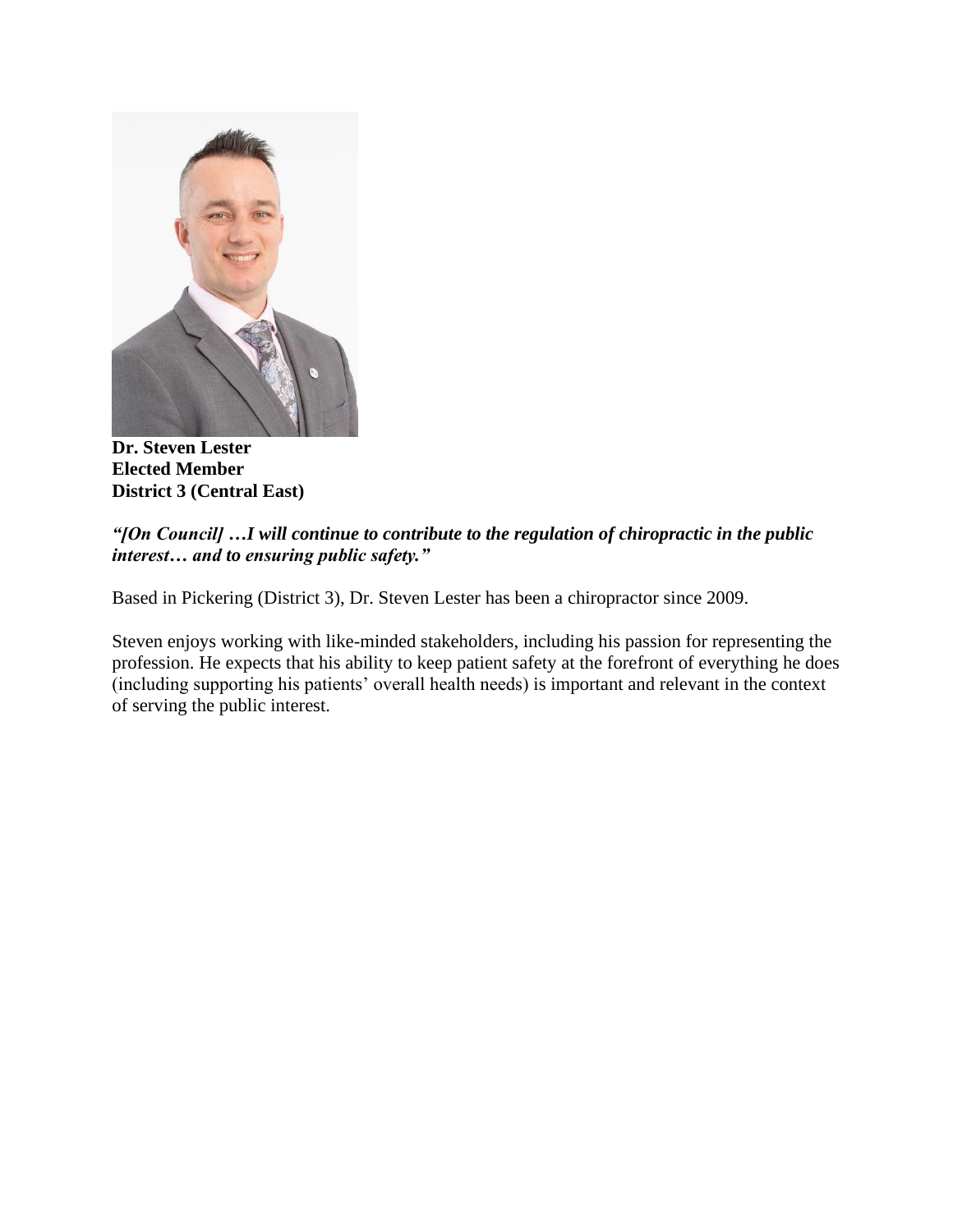

**Mr. John Papadakis Public Member Mississauga**

## *"(As) the role of a public member is to protect the public interest and, with my background in public service, this aligns with my passion for serving and protecting the public."*

Mr. John Papadakis is a licensed paralegal and former college instructor who has a broad background in representing clients in court. He also has a strong skillset in developing laws, rules, and regulations, and formulating and approving policies and programs with a broad base of stakeholders.

John brings 3o+ years of volunteer experience to CCO. He looks forward to serving on Council and on committees in leadership roles and sharing ideas on diverse topics and areas where it is "important to ensure public protection is at the forefront of all decision-making".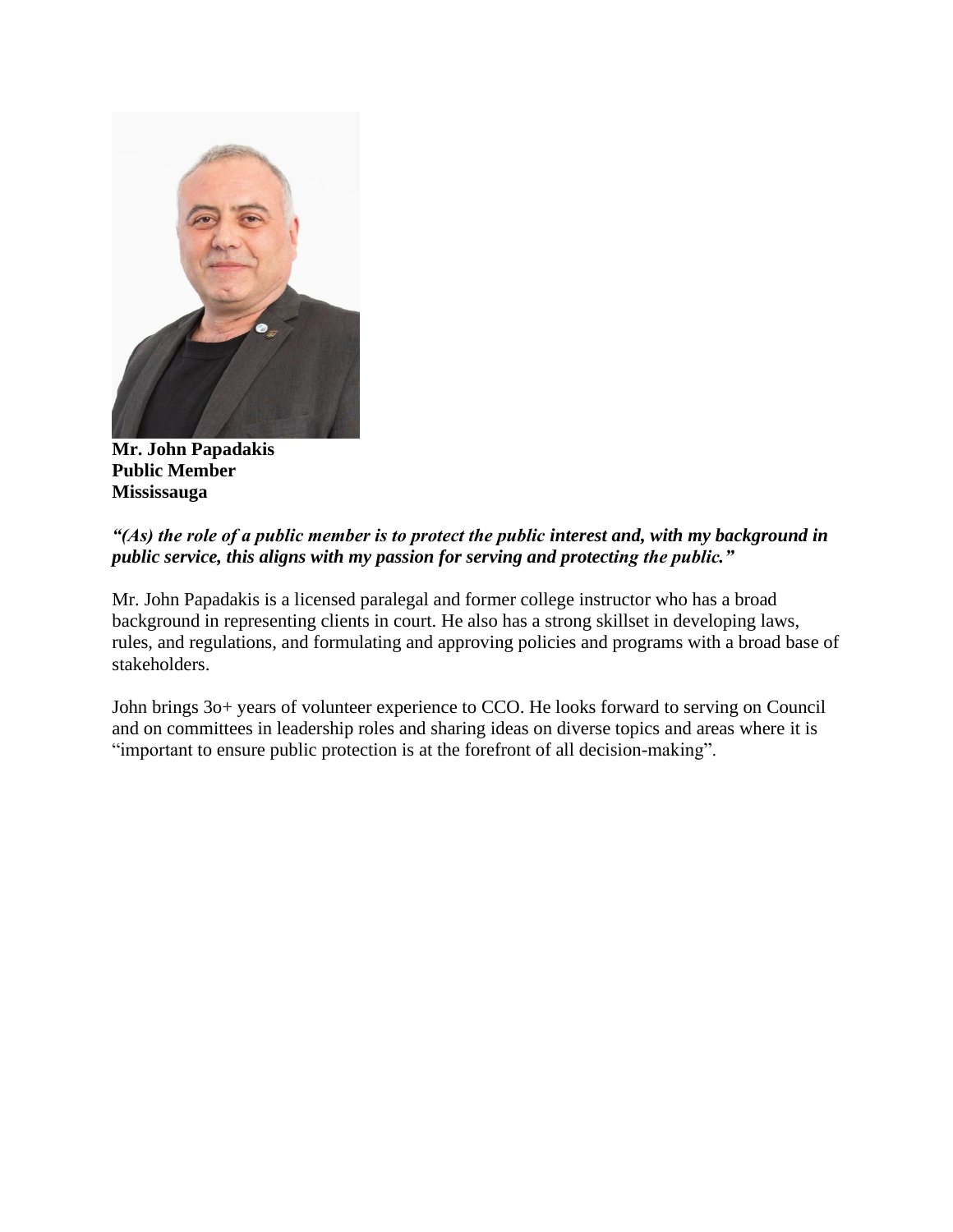

**Dr. Angelo Santin Elected Member District 1 (Northern)**

# *"I plan on serving on Council to ensure the public continues to receive ethical and effective chiropractic care."*

Dr. Angelo Santin graduated from the Canadian Memorial Chiropractic College in 2006 and has practised in Thunder Bay for the past 15 years. He and his wife – who is also a graduate of the Canadian Memorial Chiropractic College – run a family-based chiropractic-centered practice and enjoy working with people of all ages in helping them live life to their fullest potential.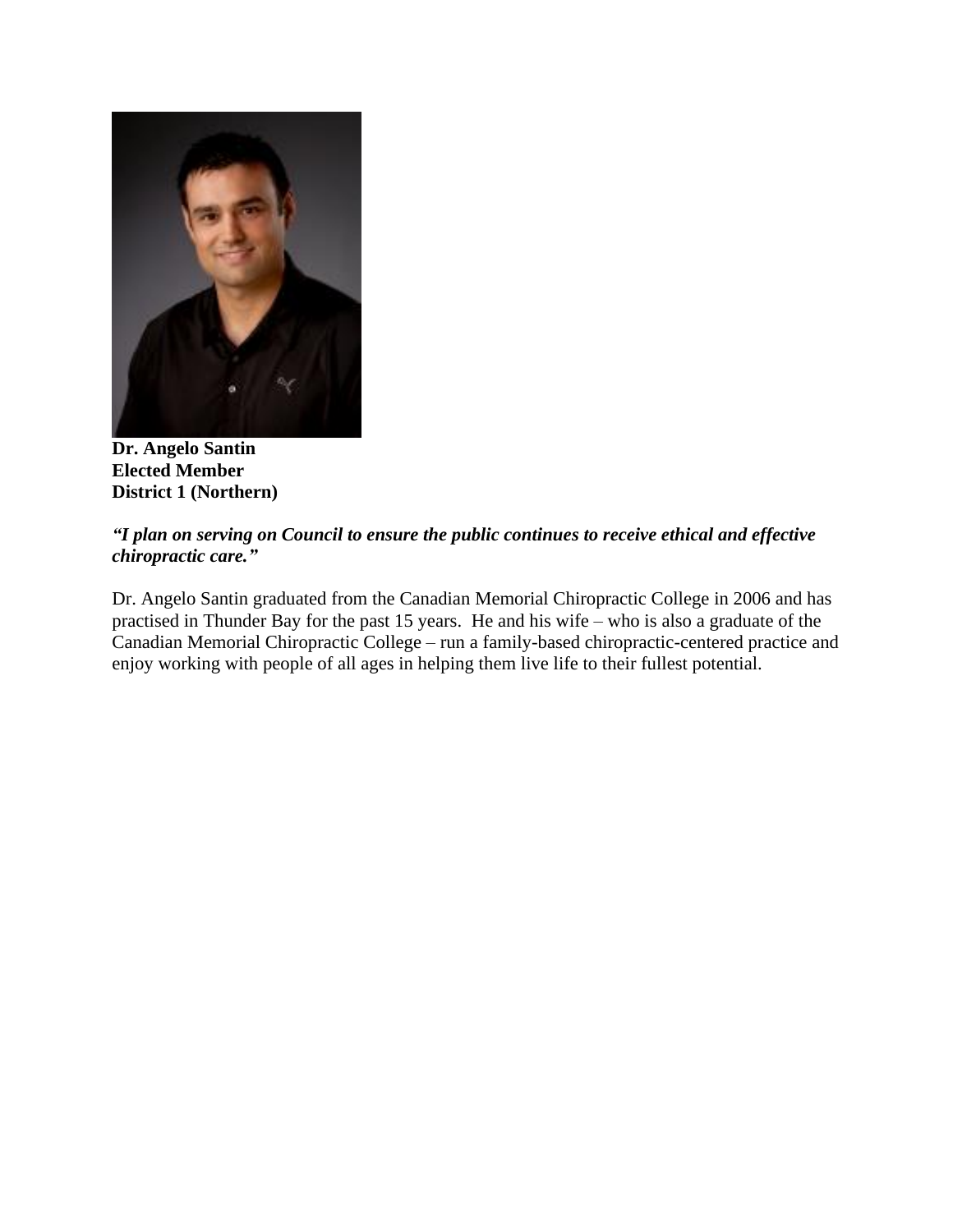

**Mr. Shawn Southern Public Member Union**

## *"I look forward to working with Council and staff. There has been a great deal of learning over the past several months during the pandemic, and my knowledge and experience with facilitating high speed internet connectivity has proven invaluable."*

CCO welcomes Mr. Shawn Southern as a public member on Council. Shawn is Owner/President of a company that provides high speed wireless rural Internet connectivity. In this role, he works closely with a variety of community members.

Shawn has played a proactive role in the Kinsmen Club of St. Thomas, including as a Board Chair and as a Membership Director, as well as assisting others with planning events and fundraising initiatives.